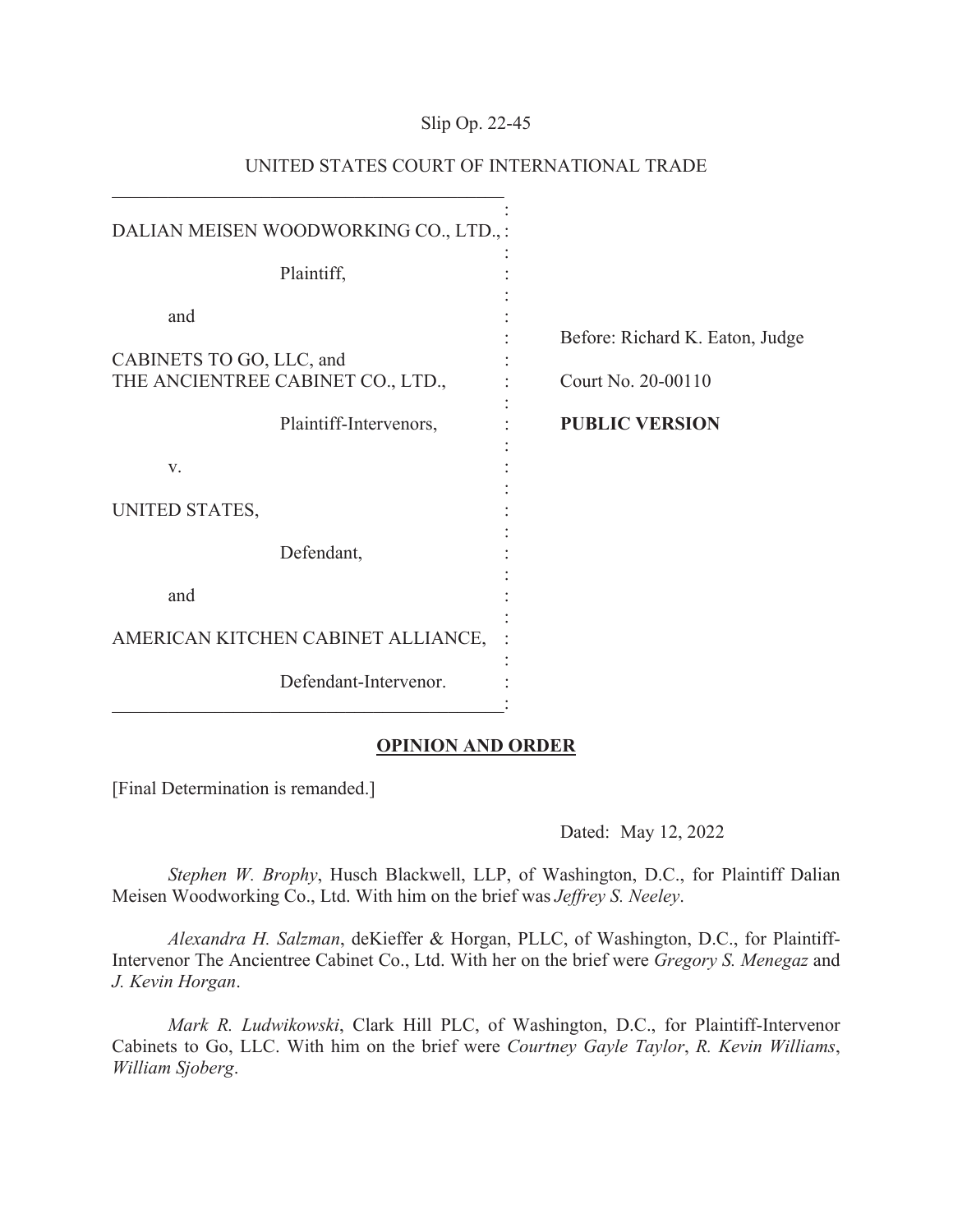*Ioana Cristei*, Trial Attorney, Commercial Litigation Branch, Civil Division, U.S. Department of Justice, of Washington, D.C., for Defendant the United States. With her on the brief were *Bryan M. Boynton*, Acting Assistant Attorney General, *Jeanne E. Davidson*, Director, and *Tara K. Hogan*, Assistant Director. Of Counsel on the brief was *Elio Gonzalez*, Senior Attorney, Office of the Chief Counsel for Trade Enforcement and Compliance, U.S. Department of Commerce, of Washington, D.C.

*Christopher T. Cloutier*, Schagrin Associates, of Washington, D.C., for Defendant-Intervenor American Kitchen Cabinet Alliance. With him on the brief was *Luke A. Meisner*.

Eaton, Judge: This case involves the U.S. Department of Commerce's ("Commerce" or the "Department") affirmative final determination in the countervailing duty investigation of wooden cabinets and vanities from the People's Republic of China ("China"). *See Wooden Cabinets and Vanities and Components Thereof From the People's Republic of China*, 85 Fed. Reg. 11,962 (Dep't Commerce Feb. 28, 2020) ("Final Determination") and accompanying Issues and Decision Mem. (Feb. 21, 2020) ("Final IDM"), PR 846.

Plaintiff Dalian Meisen Woodworking Co., Ltd. ("Meisen") and Plaintiff-Intervenor The Ancientree Cabinet Co., Ltd. ("Ancientree") are producers and exporters of subject merchandise and were mandatory respondents in the investigation. Plaintiff-Intervenor Cabinets to Go, LLC is a U.S. importer of the subject wooden cabinets and vanities. Meisen, Ancientree, and Cabinets to Go ("Plaintiffs") have each filed a motion for judgment on the agency record. *See* Meisen's Mem. Supp. Mot. J. Agency R., ECF Nos. 38-1 (conf.) and 39-1 (public) ("Meisen Br."); Meisen's Reply, ECF Nos. 45 (conf.) and 46 (public); Ancientree's Mem. Supp. Mot. J. Agency R., ECF No. 42 ("Ancientree Br."); Ancientree's Reply, ECF No. 47; Cabinets to Go, LLC's Mem. Supp. Mot. J. Agency R., ECF No. 40 ("CTG Br.").

By their respective motions, Plaintiffs challenge Commerce's finding, based on adverse facts available, that Meisen and Ancientree each received a benefit under China's Export Buyer's Credit Program. Plaintiffs contend that this finding lacks the support of substantial evidence and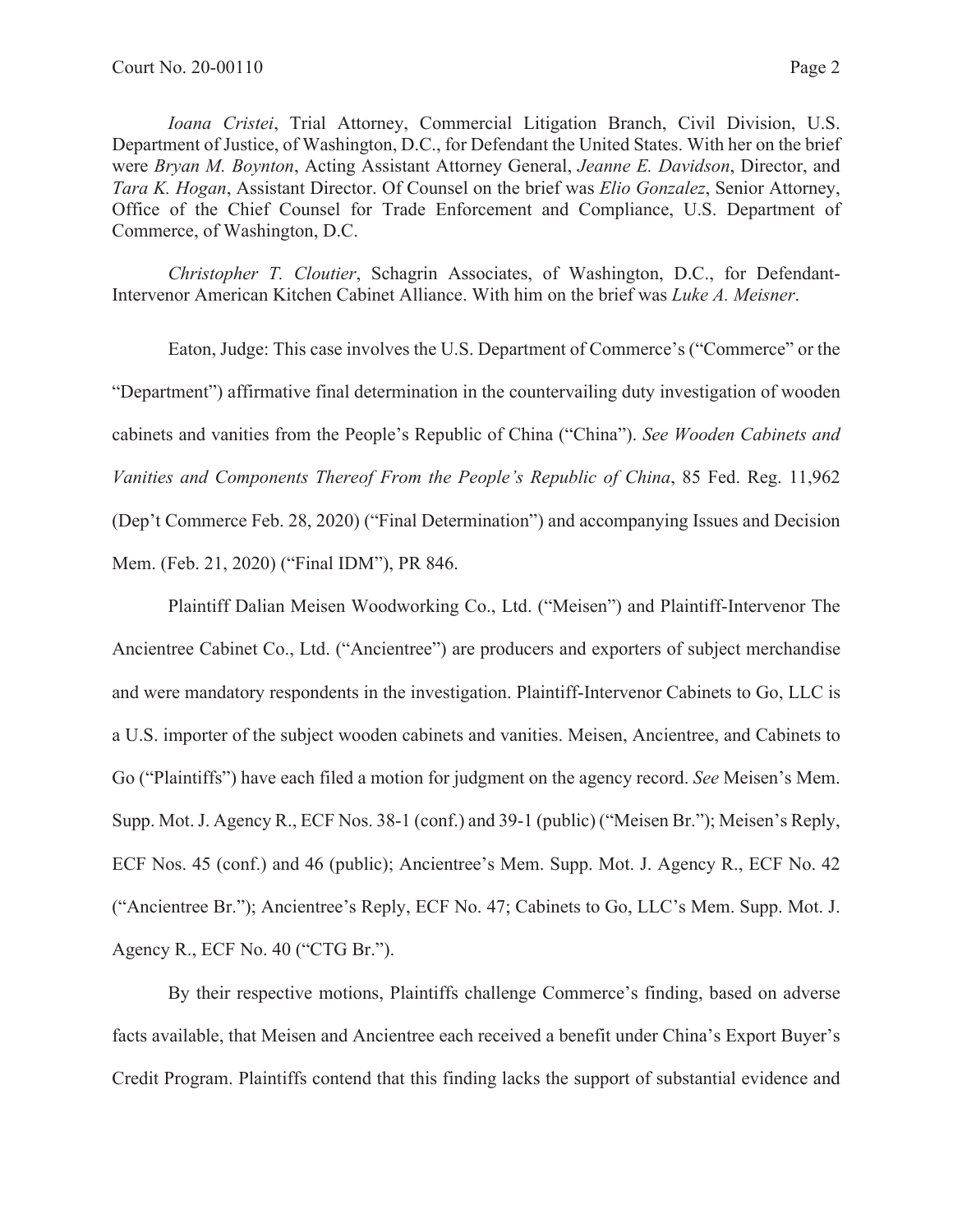is otherwise not in accordance with law. Plaintiffs thus ask the court to direct Commerce to exclude the subsidy rate, determined for the program, from the calculation of Meisen's and Ancientree's individual countervailing duty rates, and the "all-others" rate.<sup>1</sup> See Meisen Br. at 8-17; Ancientree Br. at 6-17; CTG Br. at 3-6.

Additionally, Meisen argues that Commerce erred when selecting different benchmarks to measure the "benefit" that Meisen and Ancientree each received under the "plywood for less-thanadequate-remuneration" program.<sup>2</sup> According to Meisen, the company and Ancientree purchased identical plywood, so Commerce should have used data under the same Harmonized Tariff Schedule ("HTS") subheading for both companies. *See* Meisen Br. at 14.

The United States ("Defendant") on behalf of Commerce and Defendant-Intervenor the American Kitchen Cabinet Alliance oppose the motions. *See* Def.'s Resp. Opp'n Pls.' Mots. J. Agency R., ECF No. 43 ("Def.'s Resp."); Def.-Int.'s Resp. Opp'n Meisen's Mot. J. Agency R., ECF No. 44.

Jurisdiction is found under 28 U.S.C. § 1581(c) (2018) and 19 U.S.C. § 1516a(a)(2)(B)(i) (2018).

<sup>1</sup> The countervailing duty rates calculated for Meisen, Ancientree, and a third mandatory respondent, Rizhao Foremost Woodwork Manufacturing Co., Ltd., which is not a party in this action, formed the basis of the "all-others" rate, under 19 U.S.C. § 1671d(c)(5) (2018). U.S. importer Cabinets to Go alleges that its Chinese suppliers are subject to the "all-others" rate. *See* CTG Br. at 3.

<sup>2</sup> Commerce's regulations provide that "a benefit exists to the extent that . . . goods or services are provided for less than adequate remuneration." 19 C.F.R. § 351.511(a)(1) (2019). Commerce measures the amount of the benefit by comparing a respondent's reported costs for the good or service with a benchmark, *i.e.*, a market-determined price "that could have constituted adequate remuneration." *Fine Furniture (Shanghai) Ltd. v. United States*, 748 F.3d 1365, 1368 (Fed. Cir. 2014); *see also* 19 C.F.R. § 351.511(a)(2) (defining adequate remuneration).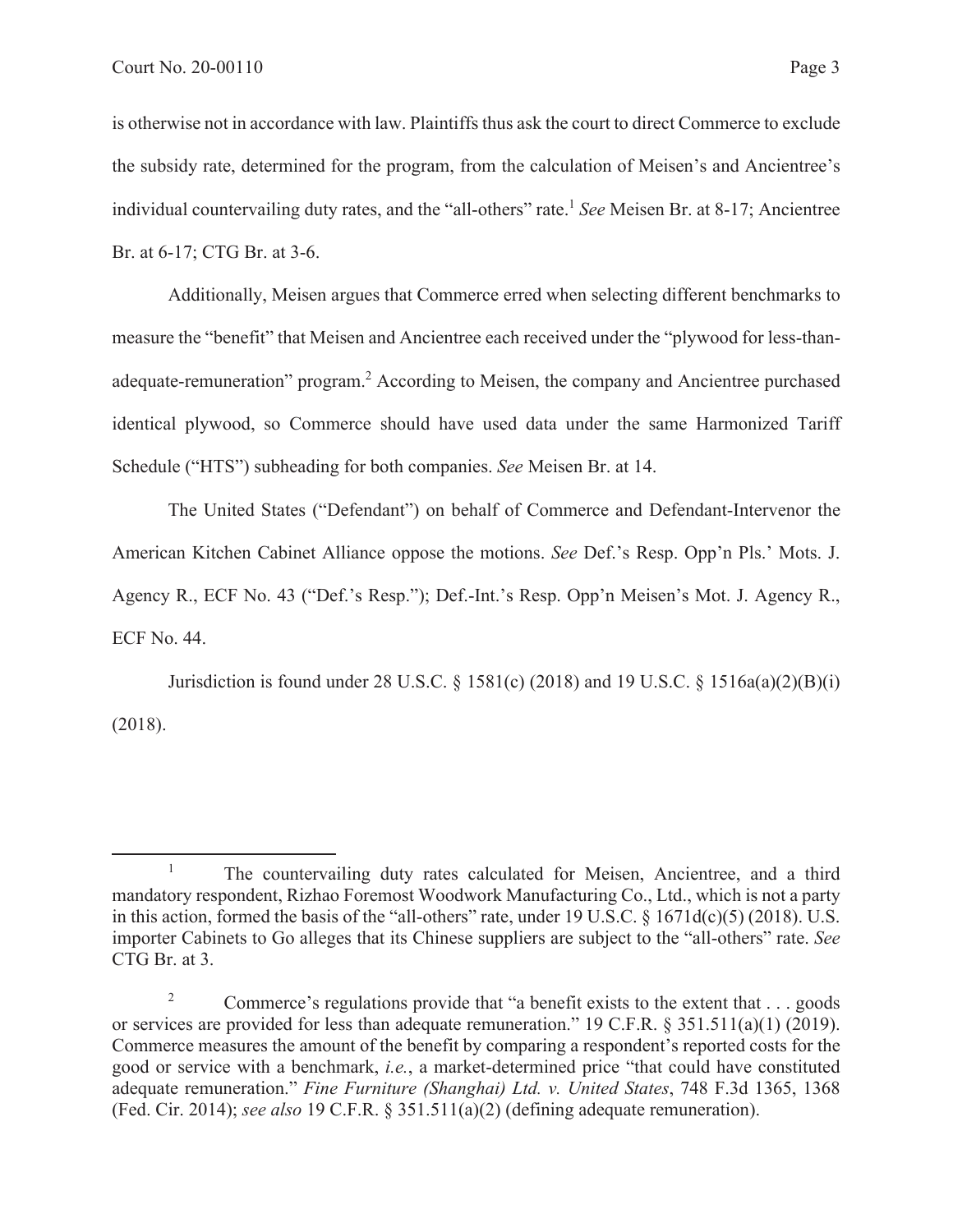For the reasons stated in this Opinion and Order, the court remands Commerce's calculation of Meisen's and Ancientree's individual countervailing duty rates and directs the Department to either (1) find a practical solution to verify the non-use information on the record, such as the reopening of the record to issue supplemental questionnaires to respondents and their U.S. customers (*see infra* note 9); or (2) recalculate the countervailing duty rates for Meisen and Ancientree to exclude the subsidy rate for the Export Buyer's Credit Program, and recalculate the all-others rate accordingly. The Department's plywood benchmarking determination for Meisen is sustained.

#### **BACKGROUND**

In response to a petition filed by Defendant-Intervenor the American Kitchen Cabinet Alliance, Commerce initiated an investigation of thirty-six programs by which the Chinese government allegedly provided countervailable subsidies to the wooden cabinet industry in China. *See Wooden Cabinets and Vanities and Components Thereof From the People's Republic of China*, 84 Fed. Reg. 12,581 (Dep't Commerce Apr. 2, 2019) (initiation notice). The period of investigation was January 1, 2018, through December 31, 2018. *See Wooden Cabinets and Vanities and Components Thereof From the People's Republic of China*, 84 Fed. Reg. 39,798, 39,798 (Dep't Commerce Aug. 12, 2019) ("Preliminary Determination") and accompanying Decision Mem. (Aug. 5, 2019) ("PDM"), PR 623. Among the programs investigated were (1) the Export Buyer's Credit Program, and (2) a program under which China allegedly provided plywood to producers for less-than-adequate remuneration. Both programs are at issue in this appeal of the Final Determination.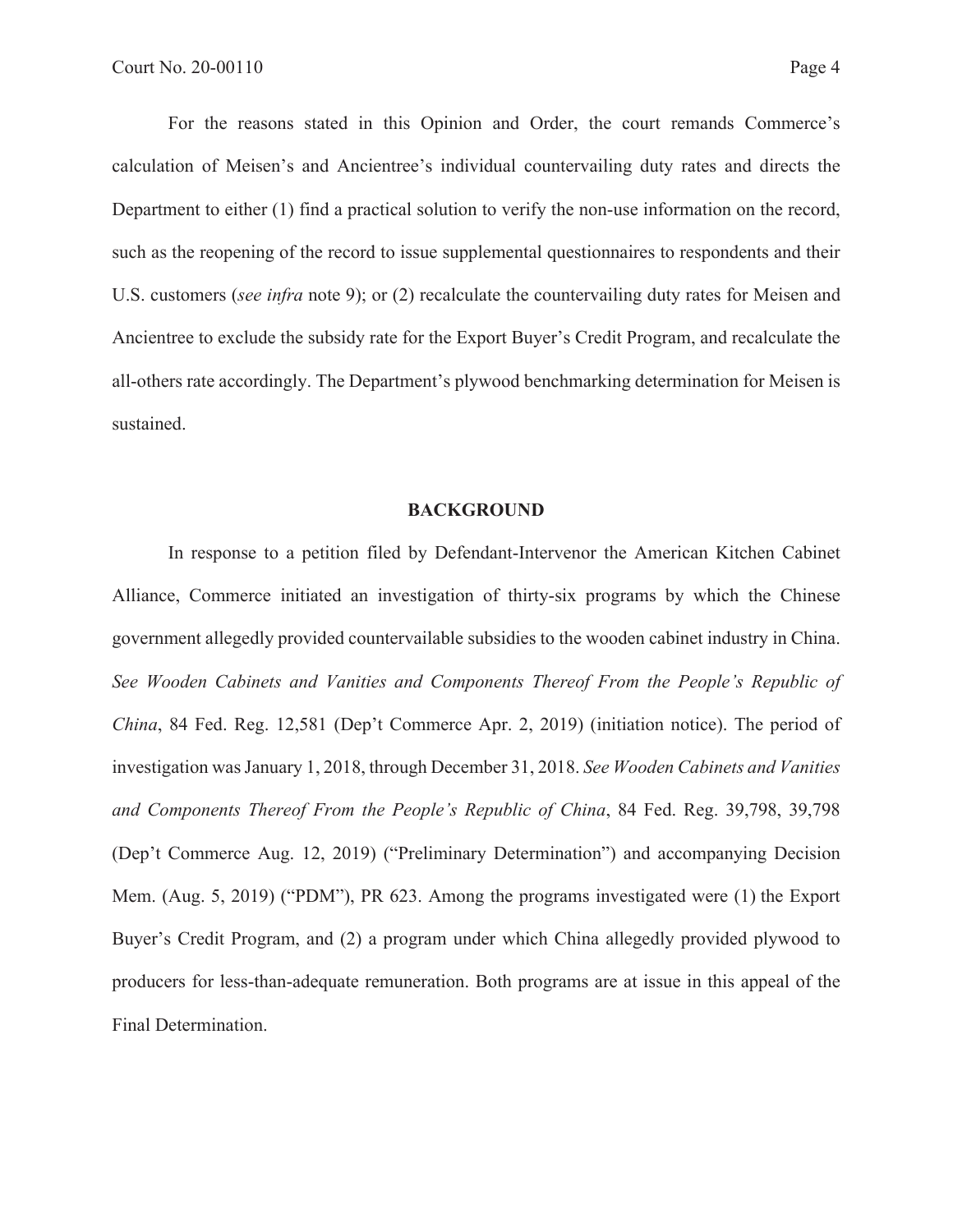# **I. The Export Buyer's Credit Program**

The Export Buyer's Credit Program is a state-subsidized loan program, administered by China's state-owned Export Import Bank. *See Clearon Corp. v. United States*, 44 CIT \_\_, \_\_, 474 F. Supp. 3d 1339, 1343 (2020) (citation omitted). Under the program, the Chinese government provides credit at preferential rates to foreign purchasers of goods exported by Chinese companies. *See id.* at  $\,$ , 474 F. Supp. 3d at 1343.

As with other cases involving the Export Buyer's Credit Program that have come before this Court, the record in this case shows that Commerce sent initial and supplemental questionnaires to China, asking for information that, according to Commerce, would allow it to understand the operation of the program. *See id.* at \_\_, 474 F. Supp. 3d at 1350-51 & nn.10-12 (collecting cases). Among the specific pieces of information sought by Commerce were the identities of any third-party banks involved in the disbursement of buyer's credits through the program, and copies of internal guidelines believed to have revised certain aspects of the Export Buyer's Credit Program in 2013.<sup>3</sup> *See* Final IDM at 26.

As in prior cases, here, China provided some, but not all, of the operational information that Commerce requested. For example, China failed to provide "a list of all partner/correspondent banks involved in the disbursement of funds under the [Export Buyer's Credit] program." *See* Final IDM at 26. Instead, China responded that the requested information was "not applicable" because the program was not used by respondents or their U.S. customers. *See* PDM at 17; Final IDM at 26.

<sup>3</sup> For example, Commerce asked for "translated copies of the laws and regulations pertaining to the [Export Buyer's Credit Program]; a description of the agencies and types of records maintained for administration of the program; a description of the program and the application process; program eligibility criteria; and program usage data." Final IDM at 26.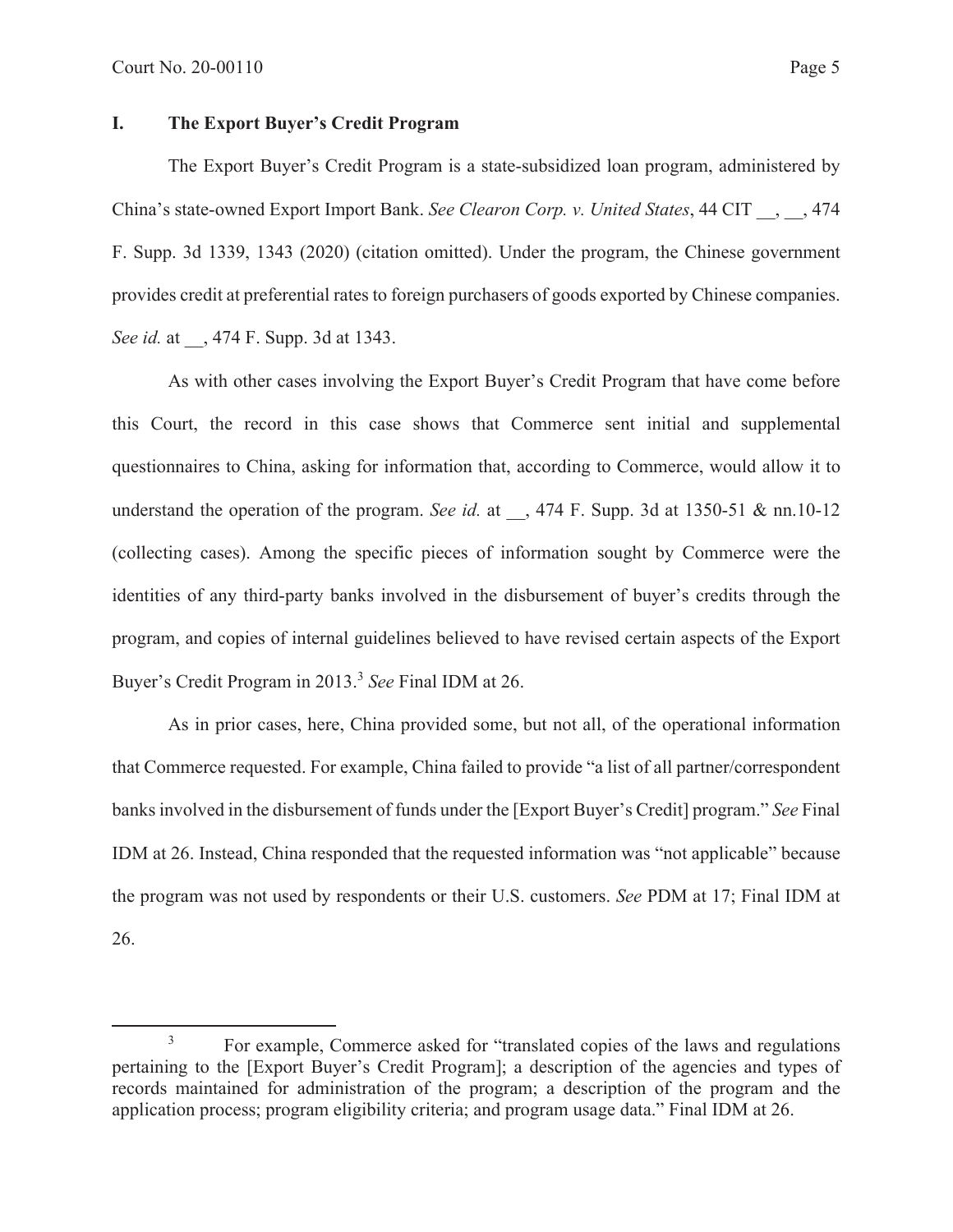With respect to the program revisions, China responded that the information was internal to the Export Import Bank, not public, and not available for release, and further that it could not compel the Export Import Bank to give the information to Commerce.<sup>4</sup> China further responded that it "had confirmed that 'none of the U.S. customers of the mandatory respondents has been provided with loans under this program,'" and, thus, answers to Commerce's questions were "not required." *See* Final IDM at 26.

 For their part, in response to Commerce's questionnaires, Meisen and Ancientree stated that they did not benefit from the Export Buyer's Credit Program. In support of this claim, they placed on the record declarations by their respective U.S. customers stating that "[Meisen's U.S. customer] has not financed any purchases from [Meisen] through the use of the export buyer's credit program, directly or indirectly from the Import-Export Bank of China . . . [and] has never, directly or indirectly, used the Import-Export Bank of China (i.e. Buyer's Credit program) in any way."). *See, e.g.*, Meisen's Sec. III Quest. Resp. (July 11, 2019) Ex. 14, PR 500.

 After the Preliminary Determination was issued, Commerce conducted verification in China at the offices of Meisen and Ancientree. Though it verified the "non-use" of some of the subsidy programs under investigation, Commerce did not attempt to verify the respondents' claims that they did not receive a benefit under the Export Buyer's Credit Program. *See, e.g.*, Ancientree Verification Rep. (Jan. 7, 2020) at 9, PR 808. Instead, Commerce stated that it was "unable to verify in a meaningful manner what little information there is on the record indicating non-use . . . with the exporters, U.S. customers, or at the China [Export Import] Bank itself, given the refusal

<sup>4</sup> The court need not credit China's claim that the Export Import Bank is separate from the Chinese government to reach its conclusions.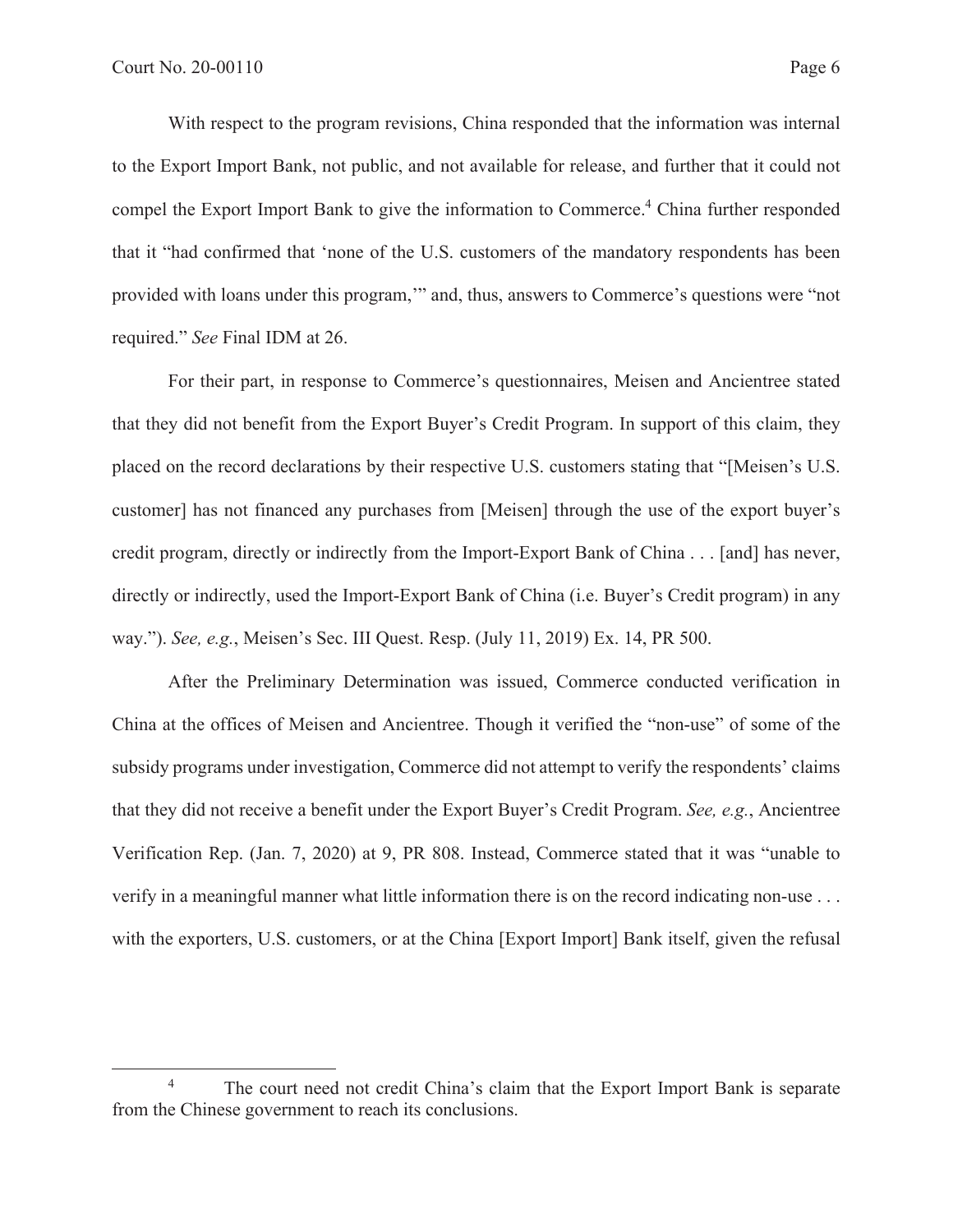of [China] to provide the 2013 revision and a complete list of correspondent/partner/intermediate

banks." Final IDM at 34.

 Based on this claimed inability to verify non-use, Commerce concluded that there were "gaps" in the record because "necessary" information was missing that would permit it to verify the claims of non-use by the respondents' U.S. customers:

In short, because [China] failed to provide Commerce with information necessary to identify a paper trail of . . . direct or indirect export credits from the China Ex-Im Bank, we would not know what to look for behind each loan in attempting to identify which loan was provided by the China Ex-Im Bank via a correspondent bank under the [Export Buyer's Credit] program. This necessary information is missing from the record *because such disbursement information is only known by*  the originating bank, the China Ex-Im Bank,<sup>[5]</sup> which is a government-controlled bank. Without cooperation from the China Ex-Im Bank and/or [China], we cannot know the banks that could have disbursed export buyer's credits to the company respondents' customers. Therefore, there are gaps in the record because [China] refused to provide the requisite disbursement information.

Final IDM at 34 (footnote omitted). Accordingly, Commerce found that because China "withheld necessary information that was requested of it and significantly impeded [the] proceeding," it "must rely on facts otherwise available . . . pursuant to  $\lceil \xi \cdot 1677e(a)(1), (2)(A) \rceil$  and (C)]." Final IDM at 36.

 Additionally, Commerce concluded that "an adverse inference [was] warranted in the application of facts available, pursuant to  $\lceil \S 1677e(b) \rceil$ , because [China] did not act to the best of its ability in providing the necessary information to Commerce." Final IDM at 36. Thus, Commerce found that "under [the Export Buyer's Credit] program [China] bestowed a financial

<sup>5</sup> It is fair to wonder if this statement can possibly be true. Surely, the China Export Import Bank does not make a loan to a U.S. purchaser of Chinese goods without the purchaser completing some paperwork demonstrating that it has or will purchase qualifying merchandise. Thus, the U.S. purchasers would be another source of the needed disbursement information.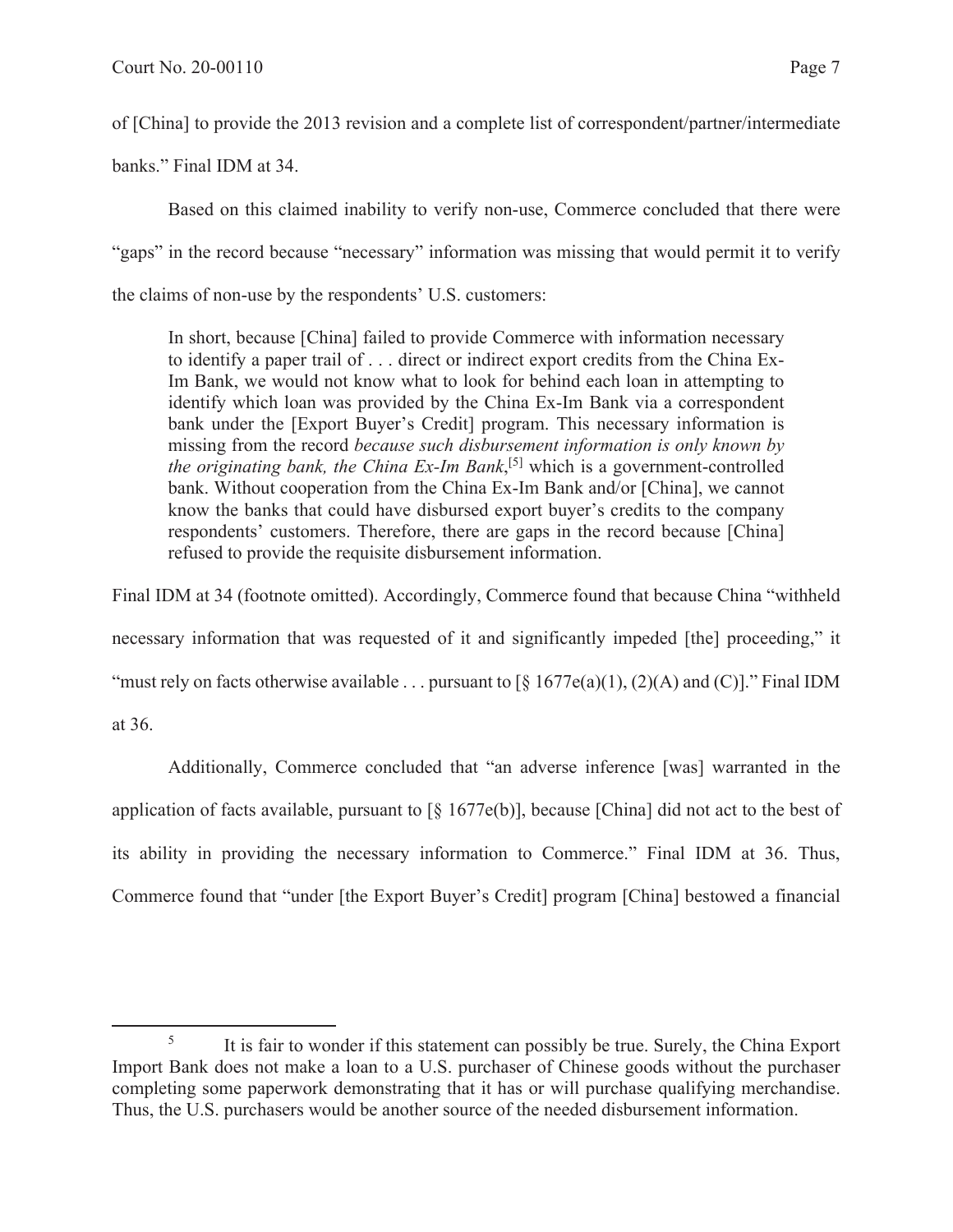contribution and provided a benefit to Ancientree . . . and Meisen within the meaning of" the countervailing duty statute. *See* Final IDM at 36.

 As an adverse facts available rate for the Export Buyer's Credit Program, Commerce selected "10.54 percent *ad valorem*, the highest rate determined for a similar program" in a separate proceeding involving China. *See* Final IDM at 37-38; *see also* 19 U.S.C. § 1677e(d).

# **II. Program for the Provision of Plywood for Less-Than-Adequate Remuneration**

 In addition to the Export Buyer's Credit Program, Commerce investigated a program by which it claims China allegedly supplied plywood—an input in the production of the subject wooden cabinets and vanities—to producers for less-than-adequate remuneration. By way of questionnaires, the Department sought benchmarking information from Meisen and Ancientree to measure the benefit received by the respondents under this program.

In Meisen's benchmark submission, the company identified the HTS subheading that it believed applied to the plywood that it purchased during the period of investigation—HTS subheading 4412.33<sup>6</sup>—and supplied data from the United Nations Comtrade Database ("U.N.

<sup>6</sup> The HTS or Harmonized System is an "international product nomenclature developed by the World Customs Organization." World Customs Organization, http://www.wcoomd.org/en/topics/nomenclature/overview/what-is-the-harmonized-system.aspx (last visited May 2, 2022). The parties' briefs do not identify the version of the HTS on which they relied when answering Commerce's questionnaires. The 2017 version of subheading 4412.33 is a basket provision ("Other") that covers plywood "with at least one outer ply of non-coniferous wood" of certain tree species, *i.e.*, alder, ash, beech, birch, cherry, chestnut, elm, eucalyptus, hickory, horse chestnut, lime, maple, oak, plane tree, poplar and aspen, robinia, tulipwood or walnut. *See* HS Nomenclature 2017 Edition, World Customs Organization, http://www.wcoomd.org/en/topics/nomenclature/instrument-and-tools/hs-nomenclature-2017 edition/hs-nomenclature-2017-edition.as px (click on link 0944-2017E under Section IX, Chapter 44 for Wood and articles of Wood; wood charcoal) (last visited May 2, 2022); *see also* Meisen Benchmark Submission (July 18, 2019) attach. 1, PR 571-576, CR 336-337.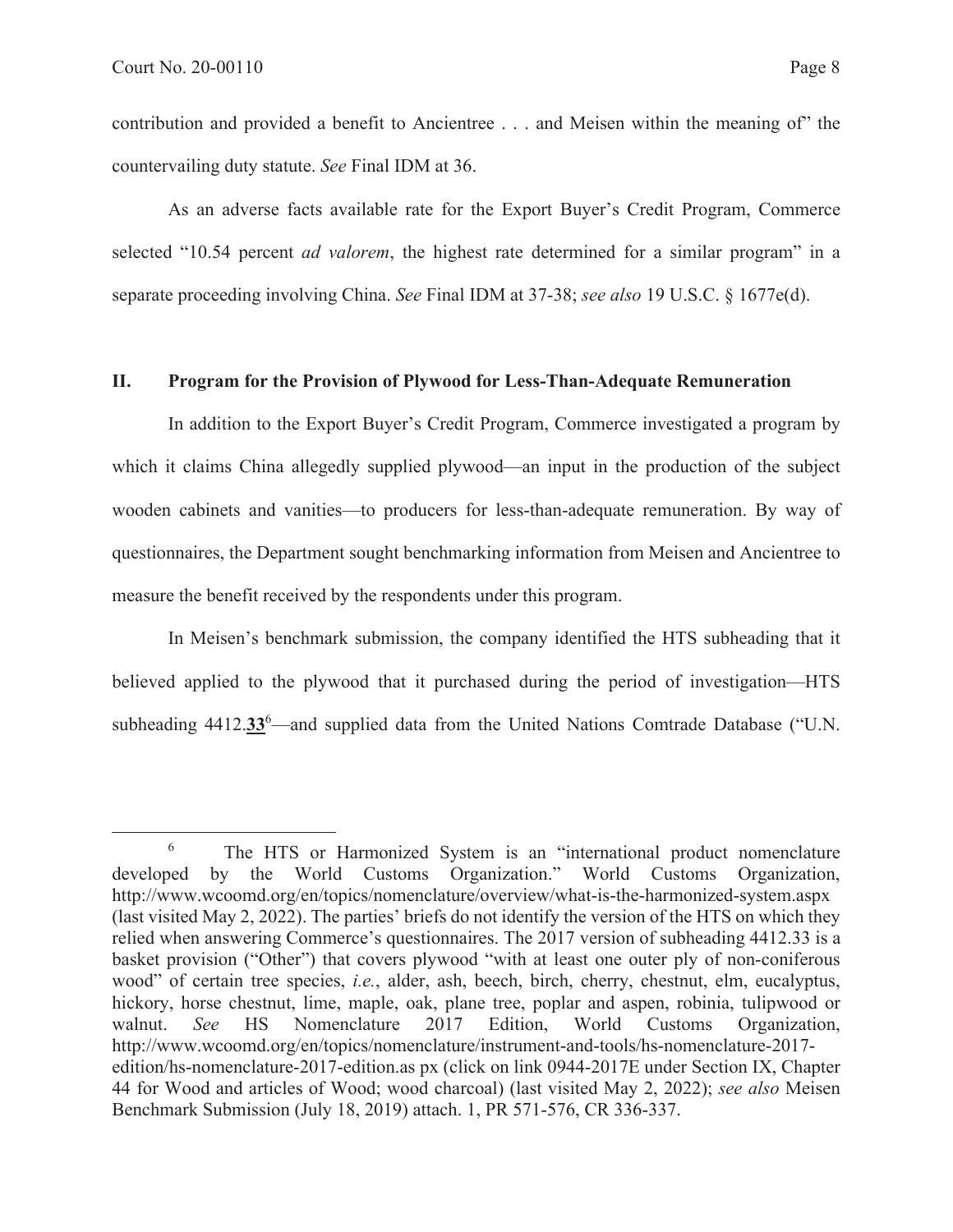Comtrade")<sup>7</sup> for that subheading. *See* Final IDM at 58-59 (Meisen provided "data from UN Comtrade for use in the valuation of plywood using *the HTS code applicable to the plywood purchased by . . . Meisen* which has a face and back of birch."). The data consisted of 2018 weighted-average monthly global export prices for Port of Dayaowan, China for HTS subheading 4412.33. *See* Meisen Benchmark Submission (July 18, 2019) attach. 1, PR 571-576, CR 336-337.

In Ancientree's benchmarking submission, the company identified HTS subheading 4412.**32**, 8 as well as HTS subheading 4412.33, as provisions that could possibly describe the plywood it used in making the subject wooden cabinets and vanities. *See* Ancientree Benchmark Submission (July 18, 2019), PR 588-590. Ultimately, however, it categorized its purchases under HTS subheading 4412.**32**. *See* Ancientree Suppl. Quest. Resp. at 3; *see also* Final IDM at 59.

Thus, both Meisen and Ancientree identified HTS subheading 4412.33 as a possible source of benchmarking information, but in the end, Ancientree stated that its period of investigation purchases of plywood should be categorized under subheading 4412.32.

In the Preliminary Determination, Commerce valued plywood using U.N. Comtrade data for the HTS subheading identified by each respondent in its benchmarking submission as applicable to its plywood purchases—4412.33 for Meisen, and 4412.32 for Ancientree—to

<sup>7</sup> U.N. Comtrade "is a repository of official international trade statistics and relevant analytical tables" that is available for free online. *See* U.N. COMTRADE DATABASE, https://comtrade.un.org/ (last visited May 2, 2022).

<sup>8</sup> Subheading 4412.32, like subheading 4412.33, was a basket provision ("Other") that covered plywood "with at least one outer ply of non-coniferous wood." Unlike subheading 4412.33, however, 4412.32 did not list any particular species of wood that were covered by the subheading. *See* HS Nomenclature 2012 Edition, World Customs Organization, http://www.wcoomd.org/en/topics/nomenclature/instrument-and-tools/hsnomenclature\_previous editions/hs\_nomenclature\_table\_2012.aspx (click on link 0944-2012E under Section IX, Chapter 44 for Wood and articles of Wood; wood charcoal) (last visited May 2, 2022); *see also* Ancientree Suppl. Quest. Resp. (July 22, 2019) at 3, PR 599, CR 345-353.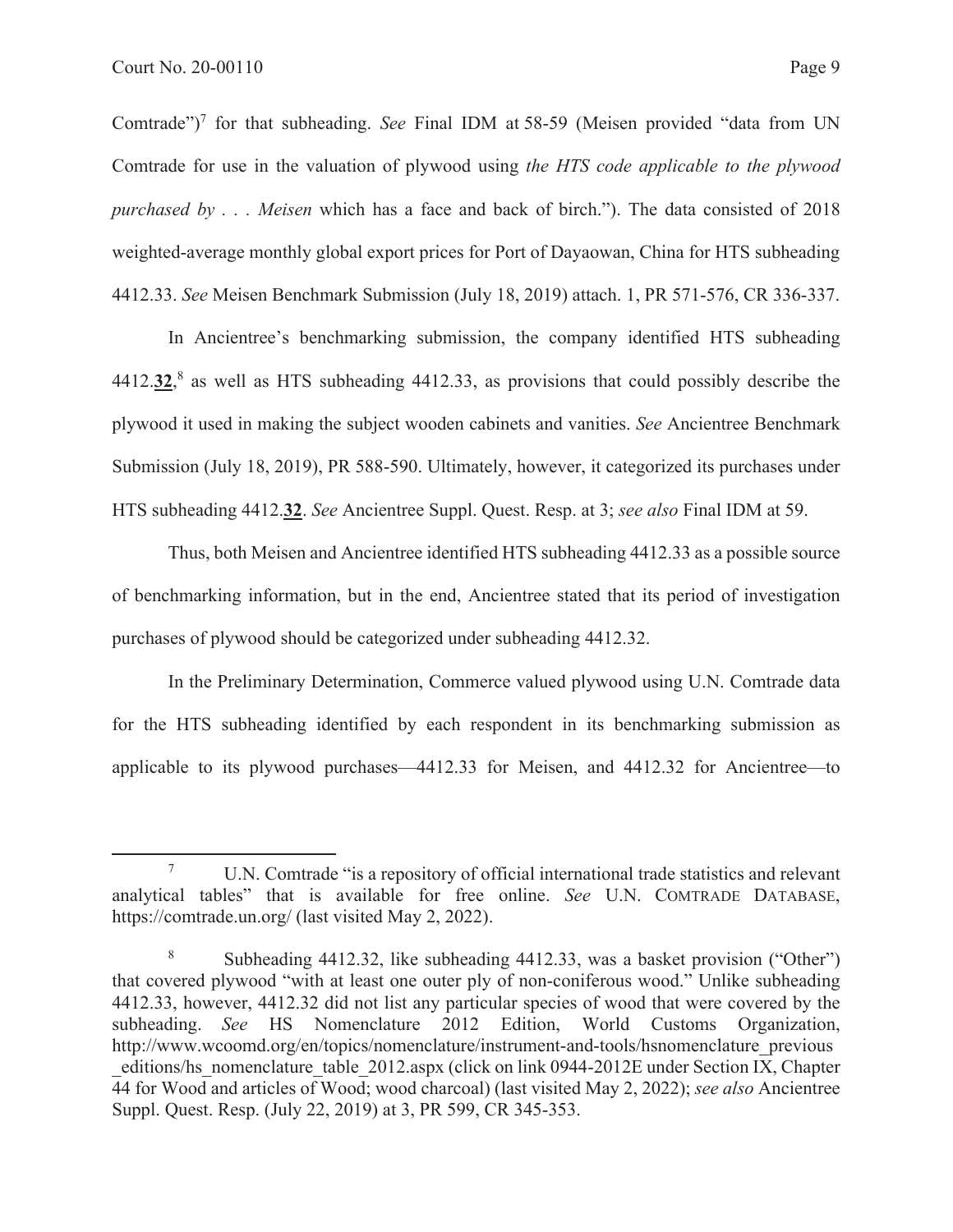determine the amount of the benefit each respondent received on its plywood purchases under the program.

Despite Commerce's use of the HTS subheading that Meisen itself had identified as applicable to its plywood purchases, Meisen argued in its case brief, submitted after the Preliminary Determination, that Commerce erred by using different HTS subheadings for Ancientree and Meisen because the two companies purchased the same type of plywood. *See* Final IDM at 58 (citing Meisen's Case Brief (Jan. 21, 2020) at 2-3, PR 821).

In the Final Determination, Commerce rejected this argument, stating that the respondents are in the best position to know the characteristics of the plywood that each had purchased during the period of investigation, so it was reasonable for the Department to rely on the HTS subheadings identified by each respondent in its benchmarking submission. *See* Final IDM at 59.

Plaintiffs timely appealed Commerce's rulings to this Court.

#### **STANDARD OF REVIEW**

The court will sustain a determination by Commerce unless it is "unsupported by substantial evidence on the record, or otherwise not in accordance with law." 19 U.S.C.  $§ 1516a(b)(1)(B)(i).$ 

#### **LEGAL FRAMEWORK**

Under the countervailing duty statute, if Commerce determines that a foreign government or public entity "is providing, directly or indirectly, a countervailable subsidy with respect to the manufacture, production, or export of a class or kind of merchandise imported, or sold (or likely to be sold) for importation, into the United States," a duty will be imposed in an amount equal to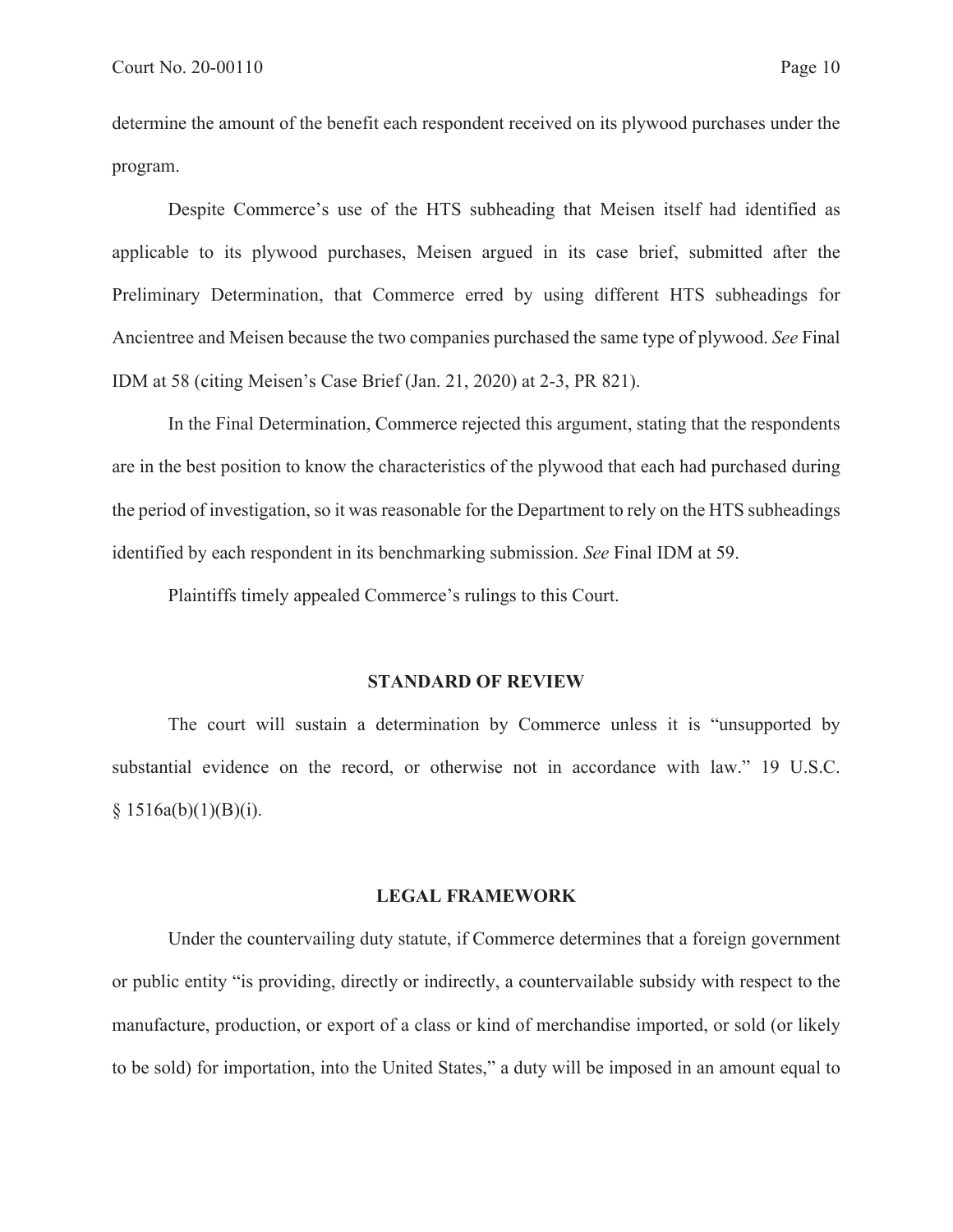the net countervailable subsidy. *See* 19 U.S.C. § 1671(a). A subsidy is countervailable when (1) a foreign government provides a financial contribution (2) to a specific industry, and (3) a recipient within the industry receives a benefit as a result of that contribution. *See id.* § 1677(5).

With respect to the benefit element, where the subsidy is a government loan program, a "benefit" is conferred "if there is a difference between the amount the recipient of the loan pays on the loan and the amount the recipient would pay on a comparable commercial loan that the recipient could actually obtain on the market." *Id.* § 1677(5)(E)(ii); *see also* 19 C.F.R. § 351.505(a) (2019) (same).

Where the subsidy is goods or services, Commerce's regulations provide that "a benefit exists to the extent that such goods or services are provided for less than adequate remuneration." 19 C.F.R. § 351.511(a). Commerce measures the adequacy of remuneration by comparing a respondent's reported costs for the good or service with a benchmark, *i.e.*, a market-determined price "that could have constituted adequate remuneration." *Fine Furniture (Shanghai) Ltd. v. United States*, 748 F.3d 1365, 1368 (Fed. Cir. 2014); *see also* 19 C.F.R. § 351.511(a)(2) (defining adequate remuneration).

If, during the investigation or review of a countervailing duty order, Commerce determines that (a) "necessary information is not available on the record" or (b) "an interested party or any other person . . . withholds information that has been requested by [Commerce]," "fails to provide such information by the deadlines . . . or in the form and manner requested," "significantly impedes a proceeding," or "provides such information but the information cannot be verified," Commerce must use "facts otherwise available." 19 U.S.C. § 1677e(a). Where requested information is not made available on the record, regardless of the reason for the respondent's failure to provide it, the statute requires Commerce to use facts otherwise available to replace the missing information in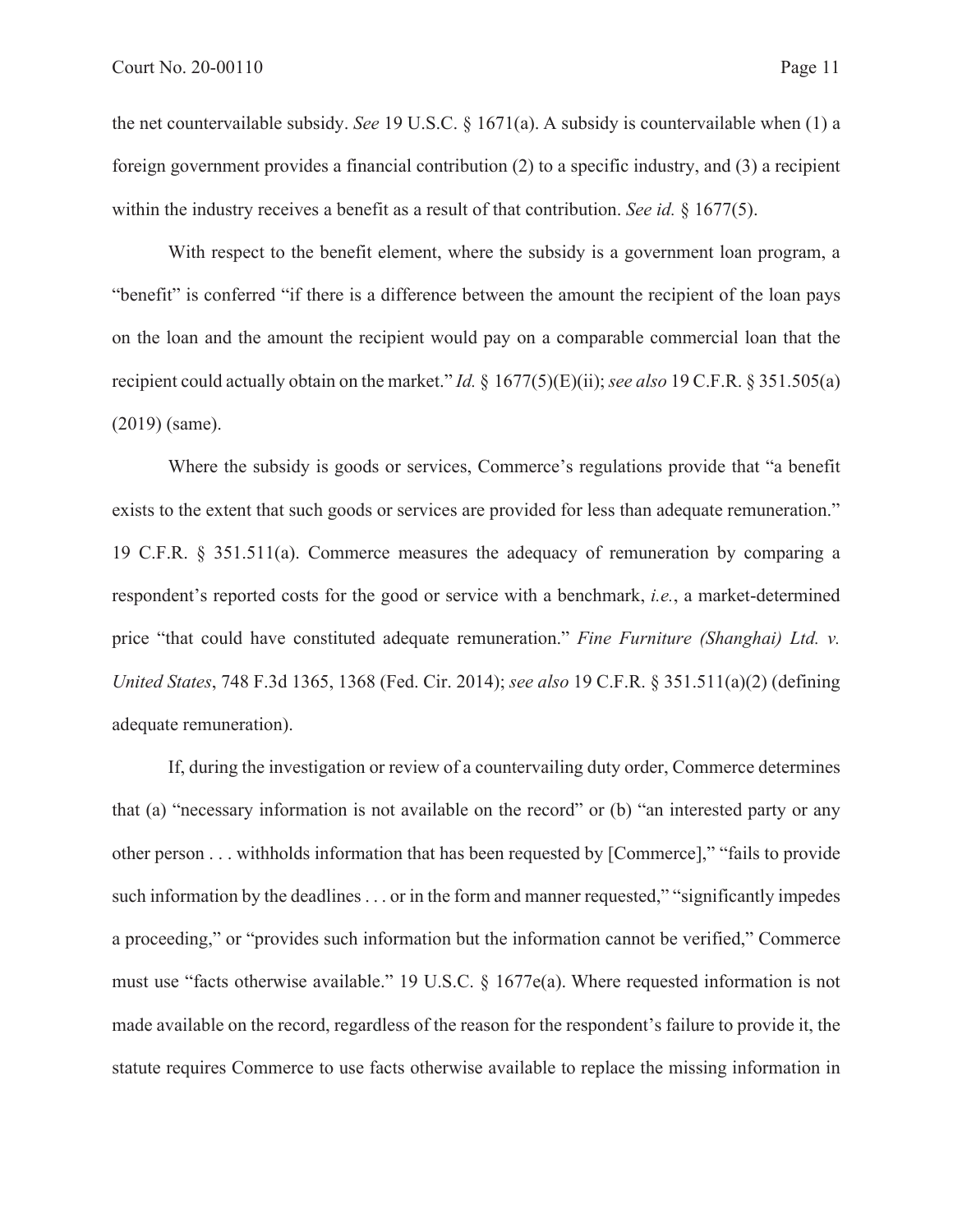order to complete the record. *See id.*; *see also Nippon Steel Corp. v. United States*, 337 F.3d 1373, 1381 (Fed. Cir. 2003) ("[T]he mere failure of a respondent to furnish requested information—for any reason—requires Commerce to resort to other sources of information to complete the factual record on which it makes its determination.").

Where Commerce determines that the use of facts available is warranted, it may apply adverse inferences to those facts only if it makes the requisite additional finding that that party has "failed to cooperate by not acting to the best of its ability to comply with a request for information." 19 U.S.C. § 1677e(b)(1). When considering if a respondent has failed to cooperate to the best of its ability, the Department must perform two tasks:

First, it must make an objective showing that a reasonable and responsible [respondent] would have known that the requested information was required to be kept and maintained under the applicable statutes, rules, and regulations. . . . Second, Commerce must then make a subjective showing that the respondent under investigation not only has failed to promptly produce the requested information, but further that the failure to fully respond is the result of the respondent's lack of cooperation in either: (a) failing to keep and maintain all required records, or (b) failing to put forth its maximum efforts to investigate and obtain the requested information from its records.

*Nippon Steel*, 337 F.3d at 1382-83 (citation omitted).

Generally, only after Commerce has determined that there is information missing, creating a gap in the record, is it permitted to apply an adverse inference when selecting from among the facts otherwise available. *See Nippon Steel*, 337 F.3d at 1381. The application of adverse facts available is, then, in most cases a two-step process. *See id.* ("The statute has two distinct parts respectively addressing two distinct circumstances under which Commerce has received less than the full and complete facts needed to make a determination."). "The focus of subsection (a) is respondent's *failure to provide information*. The reason for the failure is of no moment." *Id.*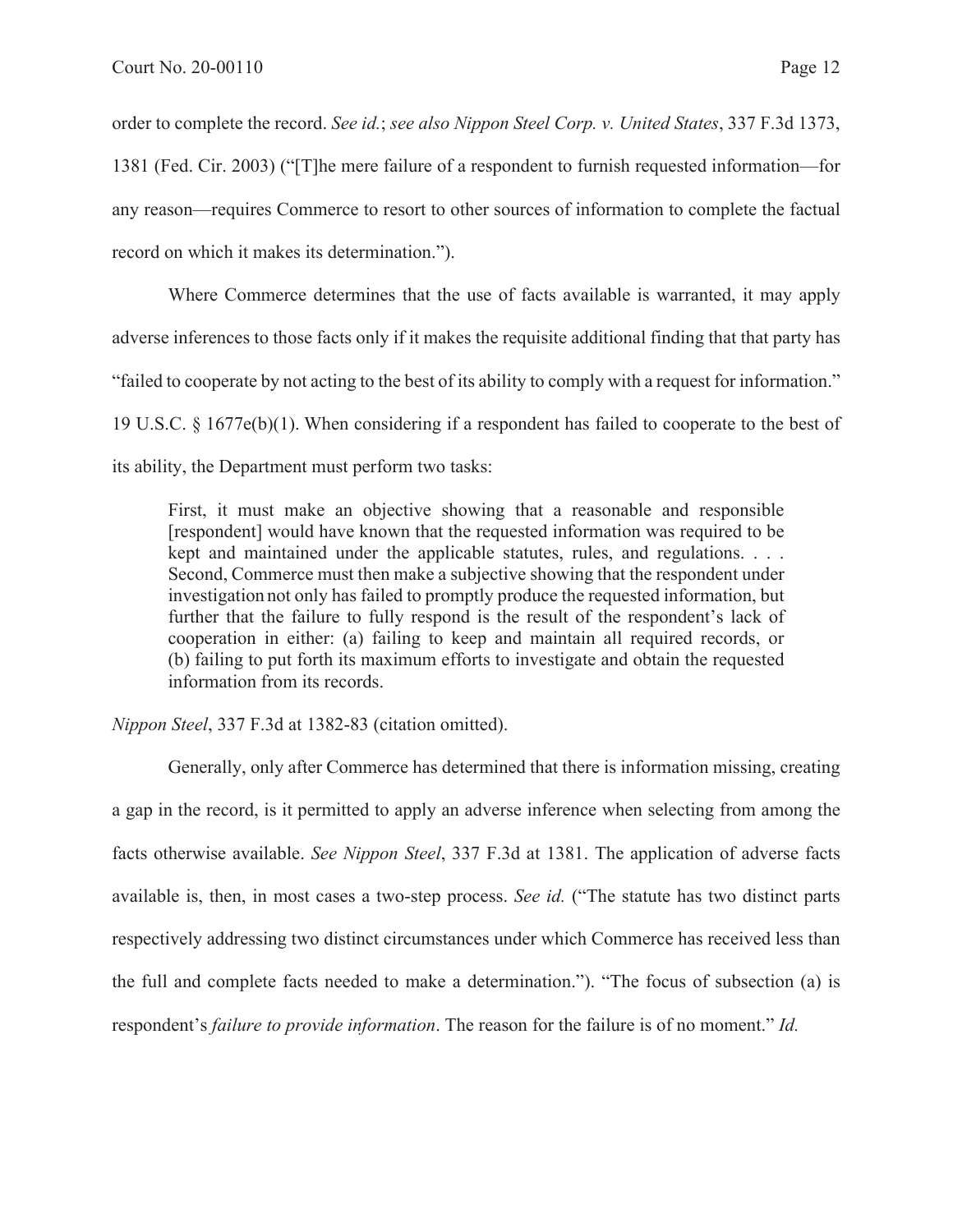The application of an adverse inference depends on an assessment of a respondent's behavior. *See id.* ("As a separate matter, subsection (b) permits Commerce to 'use an inference that is adverse to the interests of [a respondent] in selecting from among the facts otherwise available,' only if Commerce makes the separate determination that the respondent 'has failed to cooperate by not acting to the best of its ability to comply.' The focus of subsection (b) is respondent's *failure to cooperate to the best of its ability,* not its failure to provide requested information." (alteration in original)). Importantly, the use of facts available generally requires a finding of missing information. The application of an adverse inference is based on a respondent's efforts to comply with Commerce's requests for information. The purpose of the application of adverse facts available is to encourage respondents to comply with Commerce's requests. *See Jilin Forest Indus. Jinqiao Flooring Grp. Co. v. United States*, 45 CIT \_\_, \_\_, 519 F. Supp. 3d 1224, 1239-40 (2021) (discussing use of adverse facts available as an "inducement" for compliance).

In a countervailing duty investigation, "Commerce often requires information from the foreign government allegedly providing the subsidy." *Fine Furniture*, 748 F.3d at 1369-70 (citation omitted). Where the foreign government fails to provide requested information, its behavior may result in the application of an adverse inference to a respondent's missing information. *See id.* at 1371. Under such circumstances, the Federal Circuit has upheld the use of adverse facts available even where it may adversely impact a cooperating party, *e.g.*, respondents that have cooperated with Commerce's requests for information. *See id.* at 1371-73 (citing *KYD, Inc. v. United States*, 607 F.3d 760 (Fed. Cir. 2010)). This Court and the Federal Circuit have stated, though, that "Commerce should seek to avoid such impact if relevant information exists elsewhere on the record." *Archer Daniels Midland Co. v. United States*, 37 CIT 760, 769, 917 F. Supp. 2d 1331, 1342 (2013) (citation omitted); *see also Fine Furniture*, 748 F.3d at 1372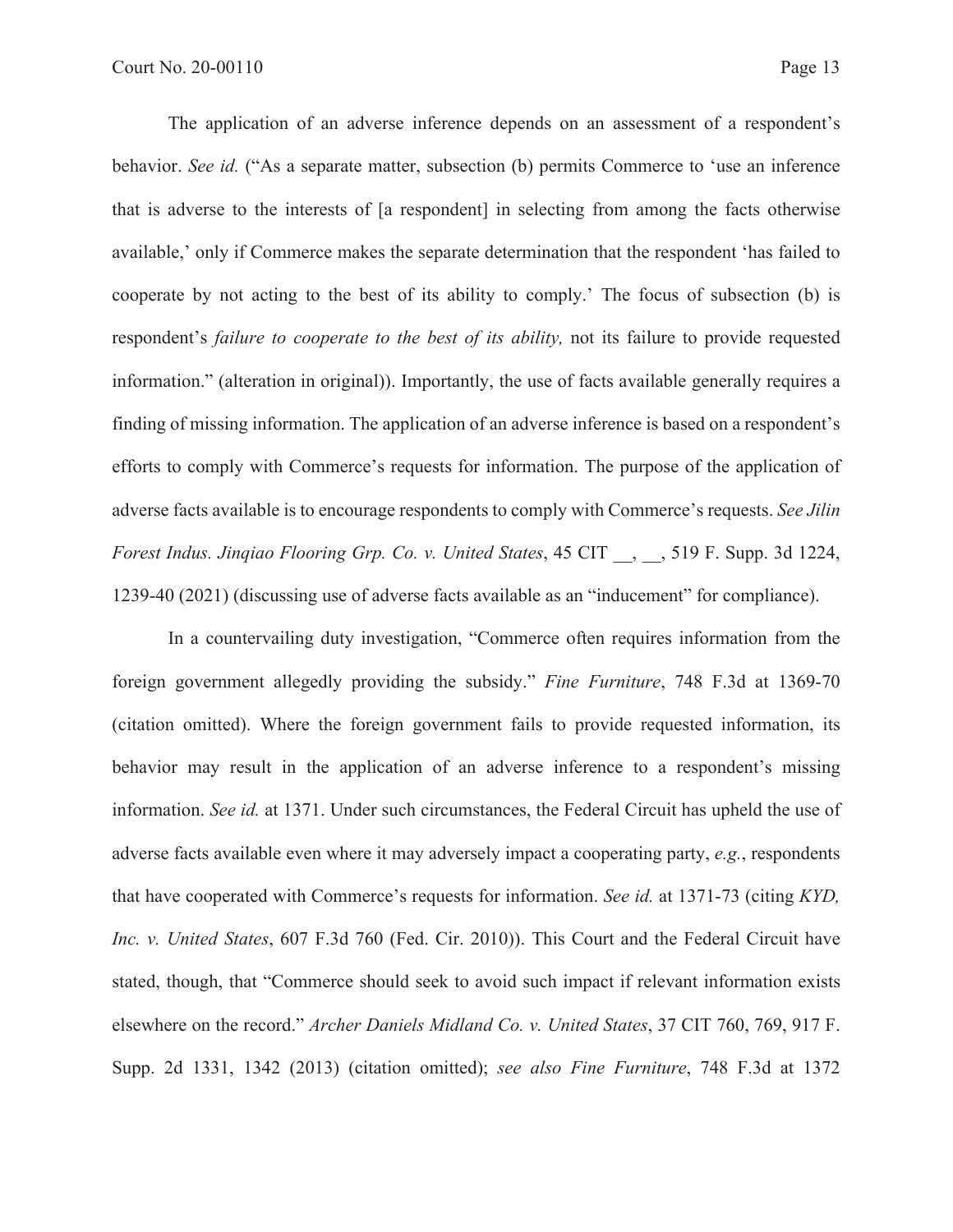(emphasis added) (upholding the application of adverse facts available where Commerce did "not apply adverse inferences *to substitute for any information that was actually submitted by the cooperating respondents*.").

### **DISCUSSION**

# **I. Substantial Evidence Does Not Support Commerce's Facts Otherwise Available Finding with Respect to the Export Buyer's Credit Program**

Plaintiffs argue that Commerce erred in its application of adverse facts available to find that Meisen and Ancientree used and received benefits under the Export Buyer's Credit Program. *See* Meisen Br. at 5; Ancientree Br. at 6. For Plaintiffs, there were no relevant facts missing from the record with respect to any alleged benefit: "Meisen . . . provided evidence that it and its customers did not receive a financial contribution or benefit under the Export Buyer's Credit Program, including uncontroverted declarations from its [U.S.] customers that they did not finance any purchases from Meisen through the program." Meisen Br. at 5; Ancientree Br. at 8 (similar argument with respect to Ancientree).

For its part, Defendant argues that "Commerce determined that the government of China did not cooperate to the best of its ability by failing to provide information requested, and as a result, Commerce was unable to verify claims of the mandatory respondents' non-use of the Export Buyer's Credit Program." Def.'s Resp. at 5-6. In particular, Defendant maintains: "Without information about the potential involvement of third-party banks and a full understanding of the administrative measures governing the program, Commerce cannot identify the correct issues, or verify use of the program." Def.'s Resp. at 6. Thus, for Defendant, Commerce "reasonably determined that information was missing from the record because of the government of China's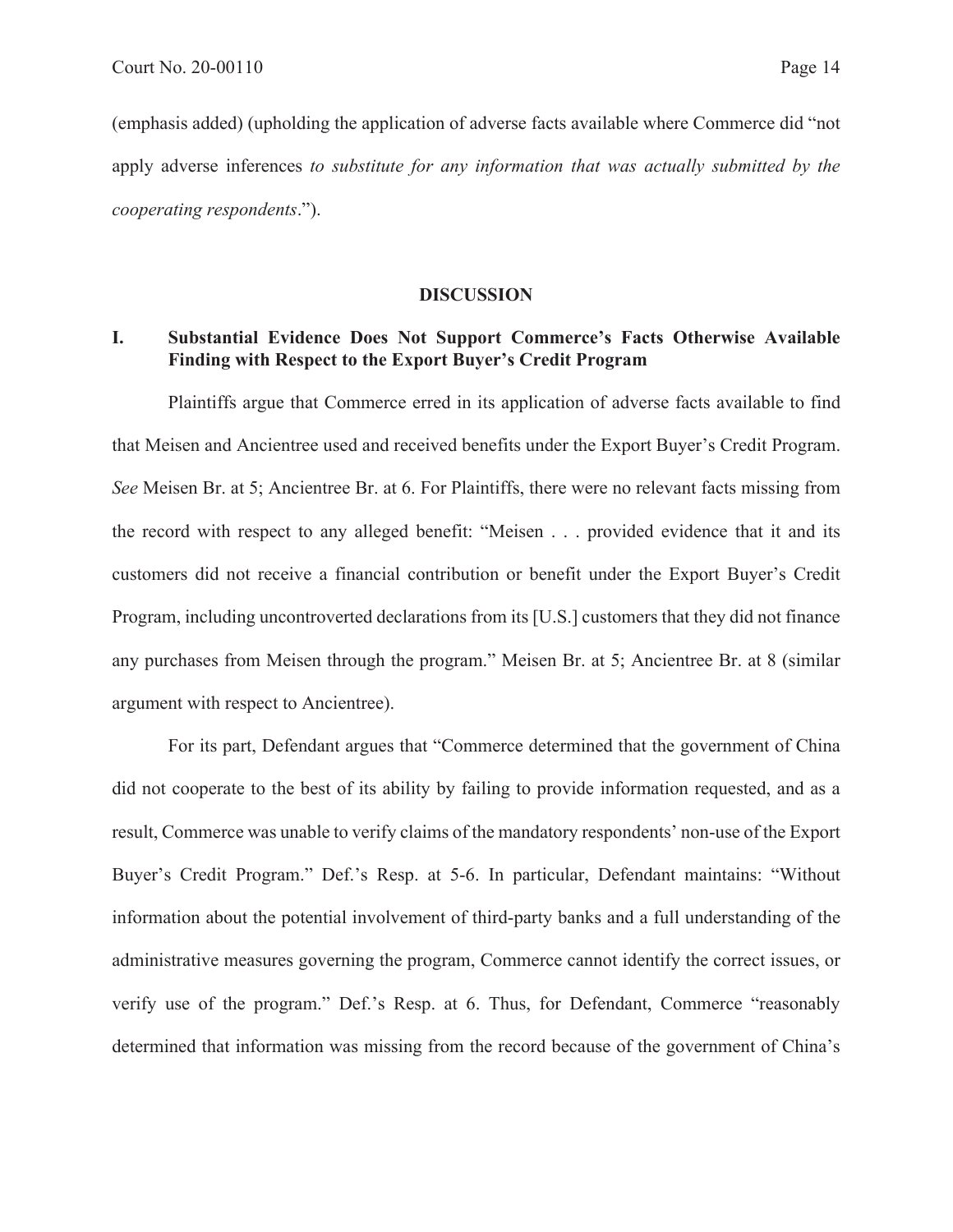failure to cooperate to the best of its ability," and "appropriately relied on adverse facts available." Def.'s Resp. at 6.

The court finds that substantial evidence does not support Commerce's finding under § 1677e(a) that the use of "facts otherwise available" was required because necessary information was missing from the record. Here, both respondents certified that their customers did not take advantage of the program and supported this certification with declarations. The declarations placed on the record by Meisen and Ancientree show that their U.S. customers did not use the program to finance their purchases (*i.e.*, there can be no "benefit" received under the program by Meisen or Ancientree), and there is no record evidence to the contrary. Commerce, however, disregarded the non-use statements, not by failure to verify them or even attempting to verify them, but instead by finding that it would have been unreasonably burdensome to attempt to verify them without information that China withheld, *i.e.*, operational information about the role of third-party banks in disbursing credits and revisions to the program in 2013.

As this Court has found in prior cases with similar records, it is difficult to see how missing operational information about the program is "necessary" or relevant in the face of Plaintiffs' nonuse evidence. *See, e.g.*, *Guizhou Tyre Co. v. United States*, 42 CIT \_\_, \_\_, 348 F. Supp. 3d 1261, 1270 (2018) (remanding to Commerce, noting that although "information as to the functioning of the Program was missing, this finding was rendered immaterial by responses from both Guizhou and [China] as to the Program's use. This defect proves fatal to Commerce's imposition of [adverse facts available]"); *Guizhou Tyre Co. v. United States*, 43 CIT \_\_, \_\_, 399 F. Supp. 3d 1346, 1353 (2019) (remanding, noting that "Commerce has failed to demonstrate why the 2013 [Export Buyer's Credit Program] rule change [allegedly impacting the functioning of the program] is relevant to verifying claims of non-use, and how that constitutes a 'gap' in the record"); *Guizhou*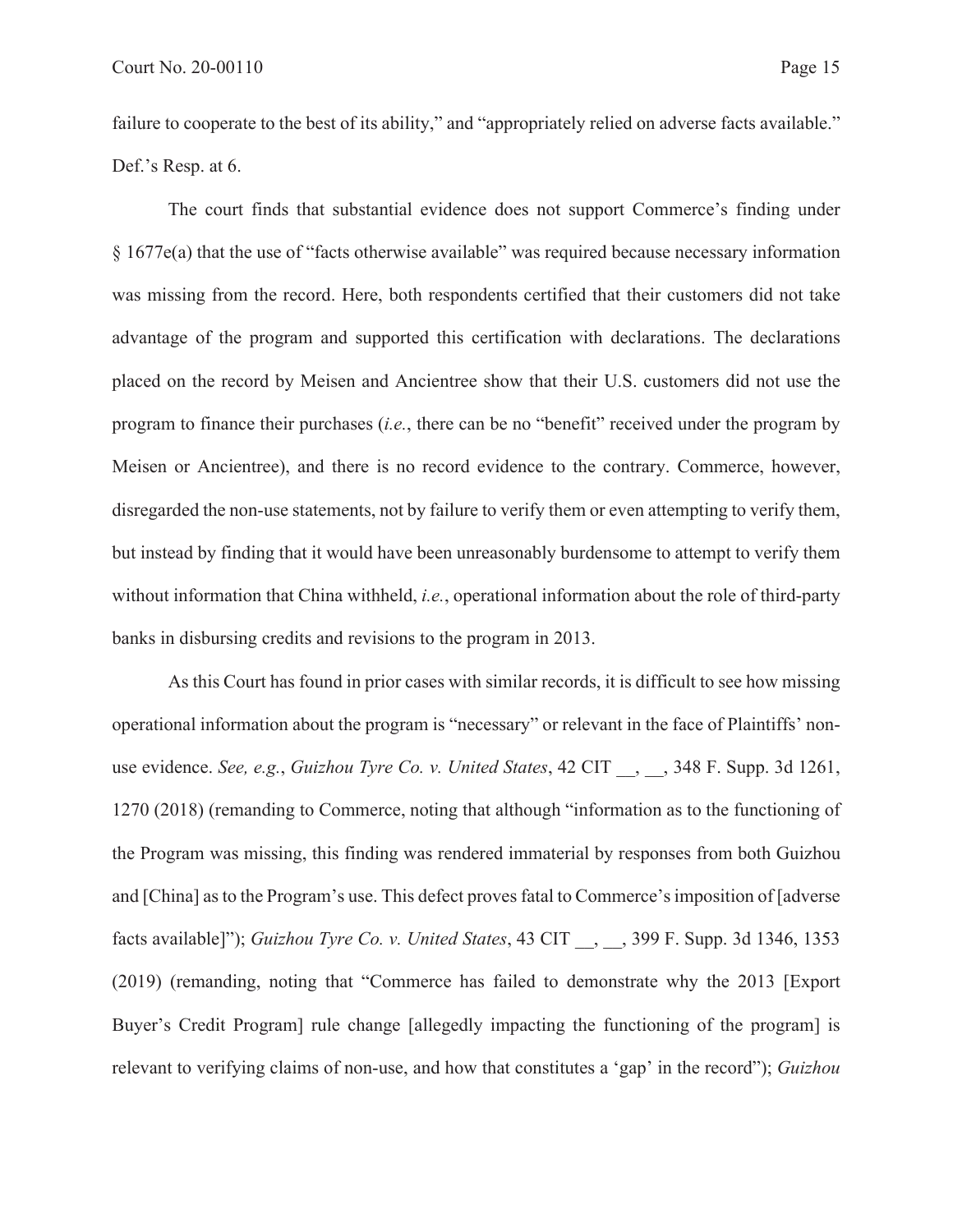*Tyre Co. v. United States*, 43 CIT \_\_, \_\_, 415 F. Supp. 3d 1402, 1405 (2019) (sustaining Commerce's conclusion that "Plaintiffs did not use the [Export Buyer's Credit Program] based on the record evidence"); *see also, e.g.*, *Guizhou Tyre Co. v. United States*, 43 CIT \_\_, \_\_, 389 F. Supp. 3d 1315, 1329 (2019) (remanding, noting that "the Department's decision to apply [adverse facts available] as to the Export Buyer's Credit Program based on an alleged lack of cooperation was unlawful because Commerce demonstrated no gap in the record, the respondents submitted evidence of non-use of the Program, and the Department's findings of unverifiability of necessary information [were] unsupported by record evidence"); *Guizhou Tyre Co. v. United States*, 43 CIT  $\rightarrow$  415 F. Supp. 3d 1335, 1343 (2019) (remanding, noting that "[t]here is evidence in the record that squarely detracts from Commerce's inference that Plaintiffs used and benefited from the [Export Buyer's Credit Program]. Commerce may not simply declare that the evidence cannot be verified and therefore, a gap exists. That is not how it works. Commerce must attempt verification *in order to conclude* that a gap exists related to that inquiry"); *Guizhou Tyre Co. v. United States*, 44 CIT, \_\_, \_\_, 447 F. Supp. 3d 1373, 1376 (2020) (sustaining Commerce's conclusion "that the factual record in this case indicates that there was no use of the [Export Buyer's Credit Program] by Guizhou").

Where there is a gap in the record, the Federal Circuit has held that Commerce must use facts otherwise available. *See Fine Furniture*, 748 F.3d at 1370. The Court has not, however, sanctioned the substitution of "facts otherwise available" for relevant evidence that was placed on the record by the cooperative respondents. *Id.* at 1371; *Archer Daniels*, 37 CIT at 767, 917 F. Supp. 2d at 1342. Indeed, under  $\S 1677e(a)$  the use of facts otherwise available is a method by which Commerce shall fill gaps in the record. It does not authorize the creation of gaps to be filled with information of Commerce's choosing. Yet, it appears that Commerce disagrees. Here, as in other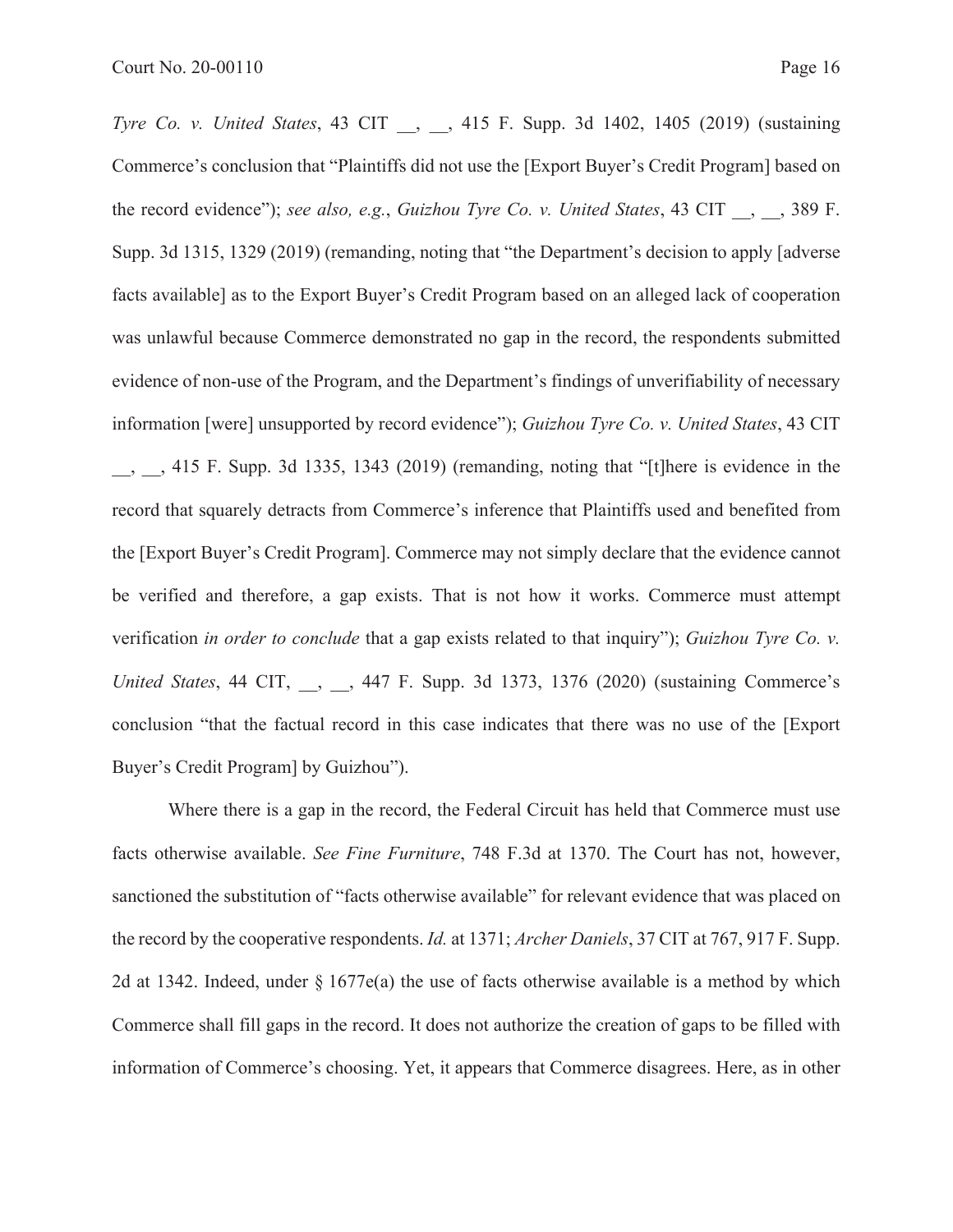cases, to justify the substitution of relevant evidence placed on the record by cooperating respondents with facts available, Commerce has constructed an argument that is difficult to credit—*i.e.*, that operational information was withheld by China and therefore there are gaps regarding the use of the program. The problem with this argument is that the withheld information is (at best) only indirectly related to alleged actual use of the program by Meisen's and Ancientree's U.S. customers. Moreover, Commerce's argument that the operational information is necessary to verify the accuracy of the non-use information because without it, verification is unreasonably burdensome using its typical procedure, rings hollow when Commerce fails to even try.

Despite this Court's repeated rejection of Commerce's interpretation of § 1677e(a) to require the use of facts otherwise available even when relevant evidence on the record exists, here the Department again found that the program conferred a benefit on cooperative respondents Meisen and Ancientree, even though there is evidence of non-use of the program by their customers on the record.<sup>9</sup> Thus, here, as this Court has done in prior cases, the court holds that

<sup>9</sup> As noted in prior cases, Commerce has never appealed this Court's rejection of the Department's facts otherwise available determination in the context of the Export Buyer's Credit Program. *See Clearon*, 44 CIT at \_\_, 474 F. Supp. 3d at 1353 n.13 ("It is worth noting that, despite Commerce's respectful protest, the United States elected not to file an appeal in any of the aforementioned cases."). Nonetheless, there are signs that Commerce is reconsidering its procedure for verifying claims of non-use of the program. *See, e.g.*, *Certain Mobile Access Equipment and Subassemblies Thereof From the People's Republic of China*, 86 Fed. Reg. 57,809 (Dep't Commerce Oct. 19, 2021) and accompanying Issues and Decision Mem. (Oct. 12, 2021) at 49-50 ("[C]onsidering court precedent, Commerce developed supplemental questionnaires issued to mandatory respondents and their U.S. customers requesting additional information regarding its financing activities to probe claims of non-use for the Export Buyer's Credit program."); *see also Risen Energy Co. v. United States*, 46 CIT \_\_, Slip Op. 22-44 at 5 (May 12, 2022) (granting voluntary remand so that "the Government may attempt to verify the customer certifications of non-use," and directing that "[i]f the Government decides to remove the [Export Buyer's Credit Program] from its subsidy calculation under protest but does not intend to appeal, it must explain on remand why the Court should not provide some form of equitable relief, such as the immediate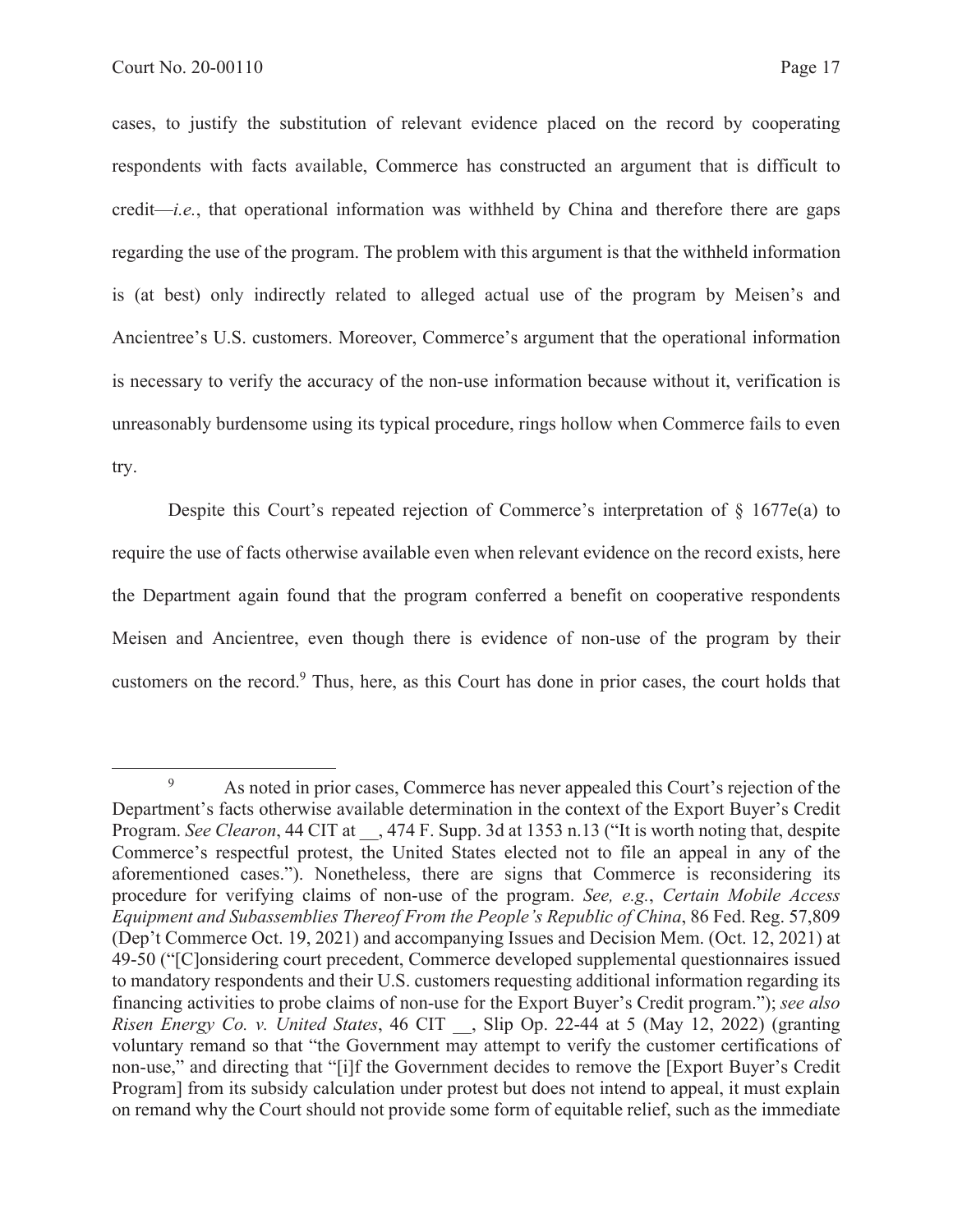Commerce's finding that necessary information is missing from the record, such that there is a gap in the factual record that requires the use of "facts otherwise available" under  $\S 1677e(a)$  is contrary to the statute and lacks the support of substantial evidence.

Because Commerce's use of facts otherwise available to find that Meisen's and Ancientree's U.S. customers used the Export Buyer's Credit Program was unlawful, the first step of the two-step process has not been satisfied, and the Department's adverse facts available finding that Meisen and Ancientree benefitted from the program cannot be sustained. Thus, the inclusion of an adverse facts available rate for the program when calculating individual countervailing duty rates for Meisen and Ancientree is not supported by substantial evidence and is otherwise not in accordance with law. On remand, Commerce shall either (1) find a practical solution to verify the non-use information on the record, such as the reopening of the record to issue supplemental questionnaires to respondents and their U.S. customers (*see supra* note 9); or (2) recalculate the countervailing duty rates for Meisen and Ancientree to exclude the subsidy rate for the Export Buyer's Credit Program, and recalculate the all-others rate accordingly.

### **II. Substantial Evidence Supports Commerce's Plywood Benchmarking Determination**

As noted, Commerce valued plywood using U.N. Comtrade data for the HTS subheading identified by each respondent in its benchmarking submission as applicable to its plywood purchases—4412.33 for Meisen, and 4412.32 for Ancientree—to determine the amount of the benefit each respondent received on its plywood purchases under the "plywood for less-thanadequate-remuneration" program. Plaintiff Meisen argues that substantial evidence does not

return of deposits, or an injunction of the continued inclusion of the program with no attempt at verification that results in the temporary collection of funds that ultimately are not owed.").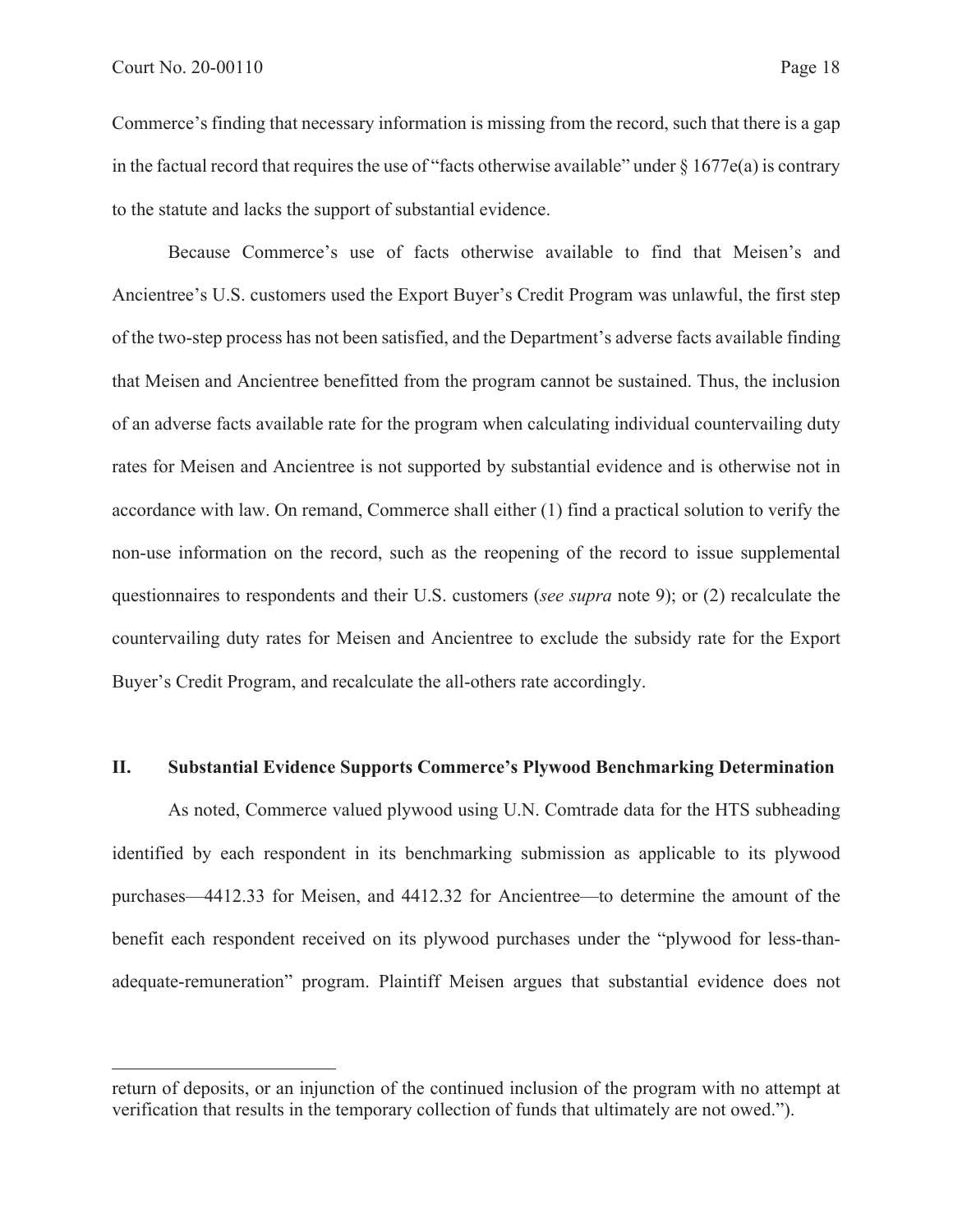support Commerce's decision "to use a different benchmark for Meisen than it used for [Ancientree] to measure the benefits received under the plywood for less than adequate remuneration program." Meisen Br. at 6. In particular, Meisen contends that "[t]he record evidence demonstrated that [Meisen and Ancientree] used the same type of plywood and Commerce failed to provide sufficient reasons for treating similar situations differently." Meisen Br. at 6.

For its part, Defendant asserts that Commerce explained its reasons for choosing the HTS subheadings it used for Meisen and Ancientree. With respect to Meisen, Commerce "used HTS [sub]heading 4412.**33** . . . because it was the [sub]heading Meisen reported to Commerce as applicable to [its] plywood purchases." Def.'s Resp. at 6. Defendant maintains its reliance on the HTS subheading reported by Meisen was reasonable because Meisen "was in the best position to determine the HTS classification describing its input." Def.'s Resp. at 6.

Commerce further found, with respect to the type of plywood purchased by Ancientree, that the company "categorized its purchases under HTS subheading 4412.32." Final IDM at 59. Thus, Commerce found it "appropriate to use HTS subheading 4412.**32** to measure the adequacy of remuneration for Ancientree's plywood purchases." Final IDM 59-60.

The court sustains Commerce's plywood benchmarking determination for Meisen because the Department's use of the HTS subheading Meisen identified for its own purchases of plywood to measure the benefit it received is supported by substantial evidence. Meisen does not dispute that it identified only subheading 4412.**33** as applicable to its plywood purchases. Nor does it dispute that Ancientree identified subheading 4412.**32** as applicable to its plywood purchases. Rather, Meisen argues that "Commerce cannot simply accept the classifications suggested by the parties without considering their accuracy." Meisen Br. at 15. Meisen neither cites any authority for this assertion, nor does it suggest a method of "considering the accuracy" of the classifications.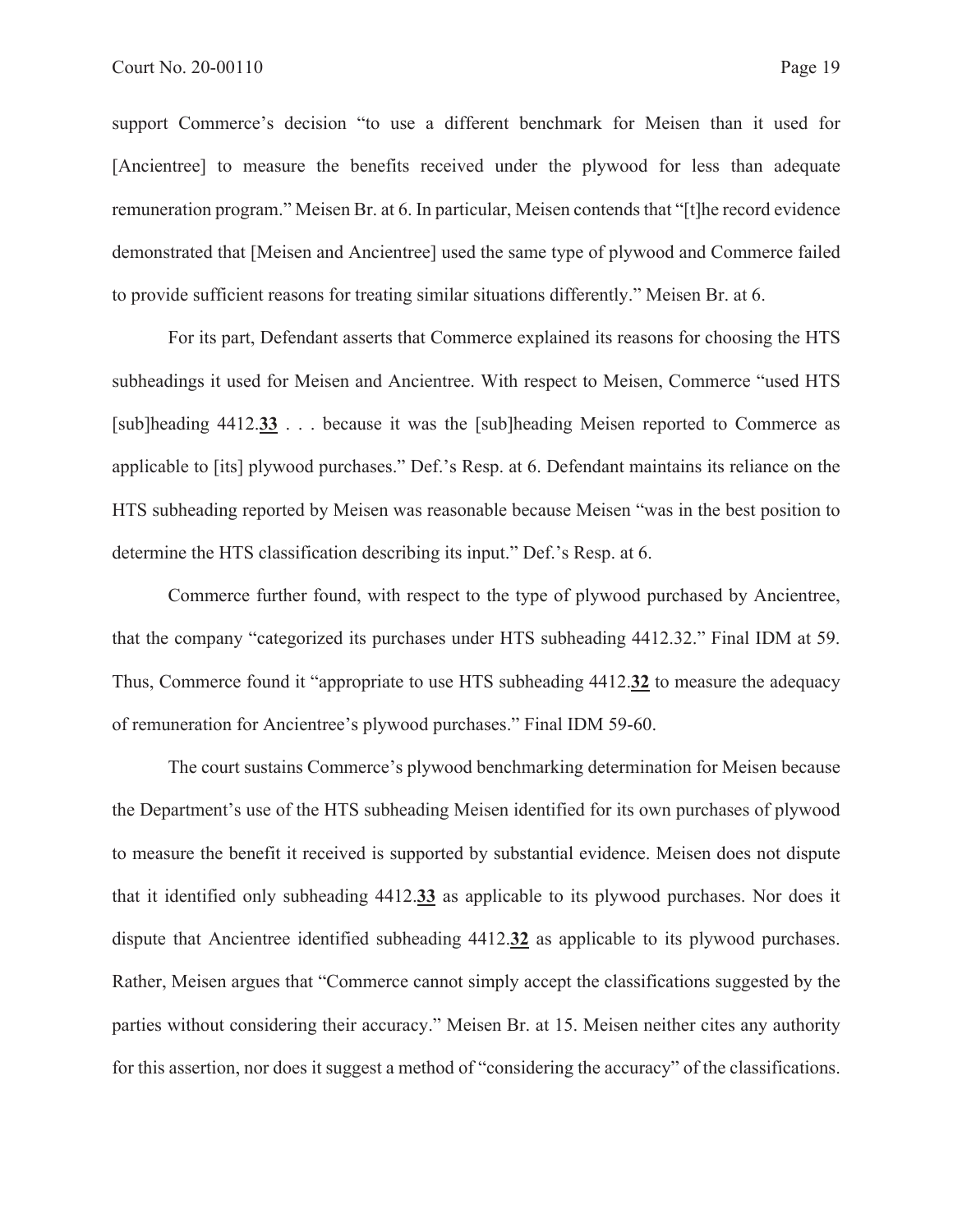It only states that Meisen was not "aware that Commerce has ever [accepted proposed classifications] before." Meisen Br. at 15.

There is nothing unreasonable about Commerce trusting the certified responses of the mandatory respondents as to the proper classification of the inputs they used to produce subject merchandise. Again, the court notes that Meisen does not argue that the HTS subheading it identified, and Commerce used, is inaccurate, but only that identical subheadings should have applied to Ancientree's plywood because, for Meisen, the purchases reported by the two companies were "identical." The record, however, fails to support Meisen's claim. A review of the companies' questionnaire responses as to the type of plywood each used does, indeed, show that both companies coded their input as "type 3" ("Not bamboo and not tropical, with at least one outer ply of non-coniferous wood"), but the responses are not identical. The narrative responses of Meisen described its purchases as having "a face and back ply of birch" and "a poplar core," while Ancientree reported that it purchased different products.10 *See* Meisen Suppl. Quest. Resp. (July 22, 2019) at 2 & Ex. 3, PR 601. Maybe there was an overlap among the products purchased by the two companies, but substantial evidence does not show that the two companies reported purchases of identical plywood products.

Although Meisen argues that Commerce has failed to explain adequately its selection of HTS subheadings for Meisen and Ancientree, the record indicates otherwise. *See, e.g.*, Meisen's Prelim. Calc. Mem. (Aug. 5, 2018) at 3 n.5, PR 643, CR 375-376; Ancientree Prelim. Calc. Mem. (Aug. 5, 2018) at 4 n.27, PR 668, CR 377-378. Commerce used the HTS subheading each

<sup>&</sup>lt;sup>10</sup> Ancientree reported purchasing pine plywood, poplar plywood, and birch plywood. *See* Ancientree Suppl. Quest. Resp. at 1-3.